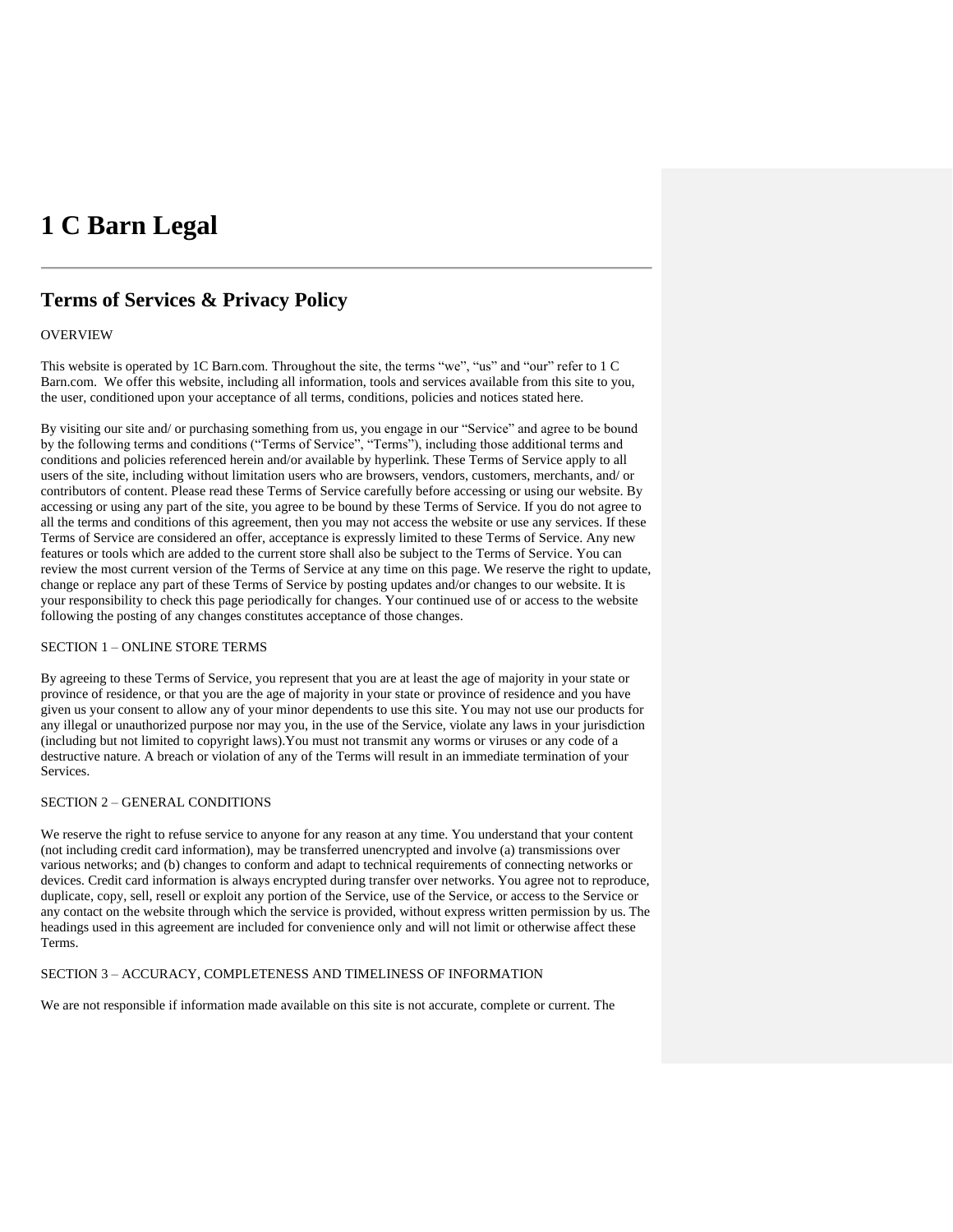material on this site is provided for general information only and should not be relied upon or used as the sole basis for making decisions without consulting primary, more accurate, more complete or timely sources of information. Any reliance on the material on this site is at your own risk. You agree that it is your responsibility to monitor changes to our site.

#### SECTION 4 – MODIFICATIONS TO THE SERVICE AND PRICES

Prices are subject to change without notice. We reserve the right at any time to modify or discontinue the Service (or any part or content thereof) without notice at any time. We shall not be liable to you or to any thirdparty for any modification, price change, suspension or discontinuance of the Service.

#### SECTION 5 – PRODUCTS OR SERVICES (if applicable)

Certain services may be available exclusively online through the website. These services may have limited quantities and are subject to our reservation policies. We have made every effort to display as accurately as possible the colors and images of our services. We cannot guarantee that your computer monitor's display of any color will be accurate. We reserve the right, but are not obligated, to limit the sales of our services to any person, geographic region or jurisdiction. We may exercise this right on a case-by-case basis. We reserve the right to limit the quantities of any services that we offer. All descriptions of services are subject to change at any time without notice, at the sole discretion of us. We reserve the right to discontinue any service at any time. Any offer for any service made on this site is void where prohibited. We do not warrant that the quality of any products, services, information, or other material purchased or obtained by you will meet your expectations, or that any errors in the Service will be corrected.

#### SECTION 6 – ACCURACY OF BILLING AND ACCOUNT INFORMATION

We reserve the right to refuse any order you place with us. We may, in our sole discretion, limit or cancel services purchased per person, per household or per order. These restrictions may include orders placed by or under the same customer account, the same credit card, and/or orders that use the same billing and/or shipping address. In the event that we make a change to or cancel an order, we may attempt to notify you by contacting the e-mail and/or billing address/phone number provided at the time the order was made. We reserve the right to limit or prohibit orders that, in our sole judgment, appear to be placed by dealers, resellers or distributors. You agree to provide current, complete and accurate purchase and account information for all purchases made at our site. You agree to promptly update your account and other information, including your email address and credit card numbers and expiration dates, so that we can complete your transactions and contact you as needed.

#### SECTION 7 – OPTIONAL TOOLS

We may provide you with access to third-party tools over which we neither monitor nor have any control nor input. You acknowledge and agree that we provide access to such tools "as is" and "as available" without any warranties, representations or conditions of any kind and without any endorsement. We shall have no liability whatsoever arising from or relating to your use of optional third-party tools. Any use by you of optional tools offered through the site is entirely at your own risk and discretion and you should ensure that you are familiar with and approve of the terms on which tools are provided by the relevant third-party provider(s). We may also, in the future, offer new services and/or features through the website (including, the release of new tools and resources). Such new features and/or services shall also be subject to these Terms of Service.

#### SECTION 8 – THIRD-PARTY LINKS

Certain content, products and services available via our Service may include materials from third-parties. Thirdparty links on this site may direct you to third-party websites that are not affiliated with us. We are not responsible for examining or evaluating the content or accuracy and we do not warrant and will not have any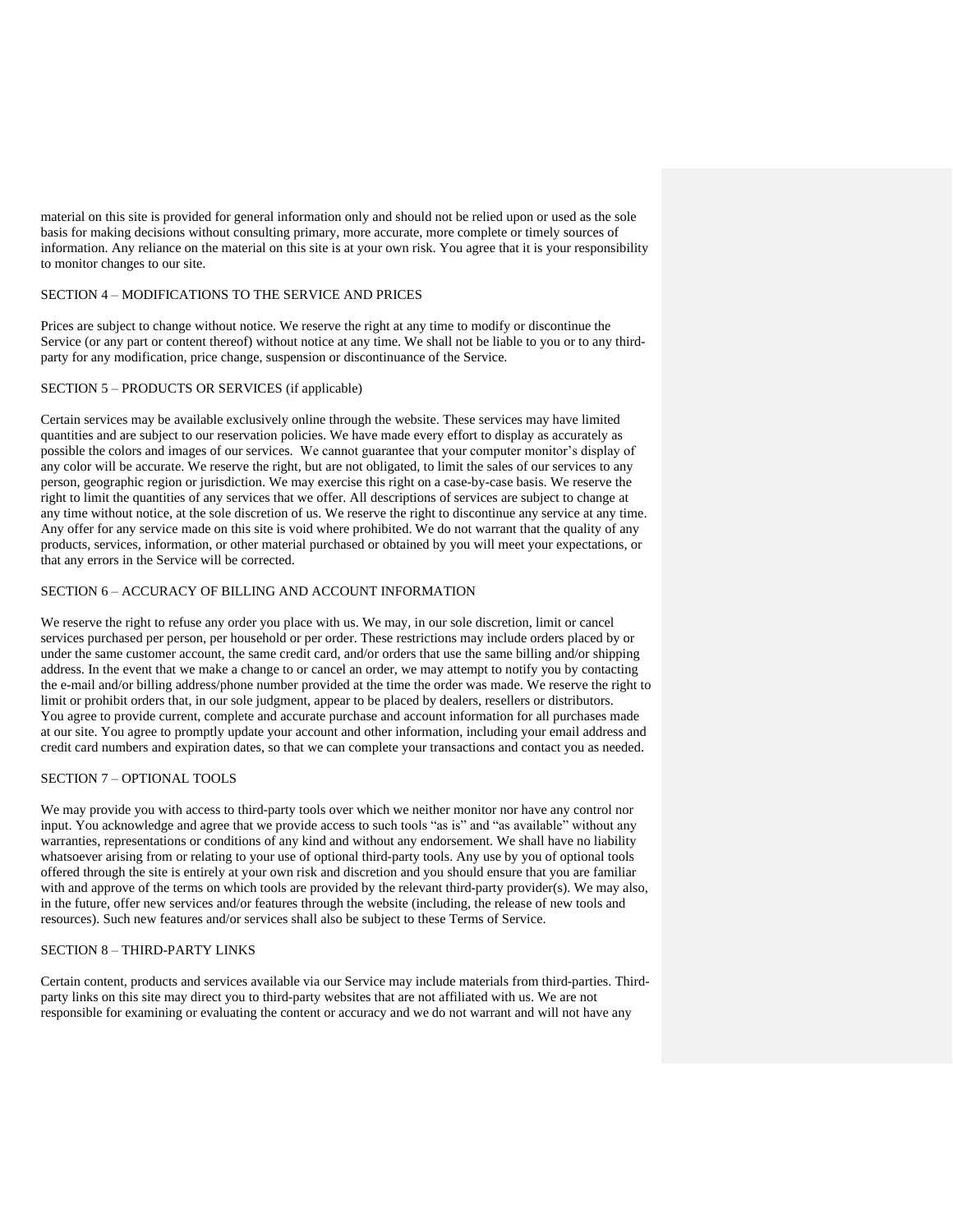liability or responsibility for any third-party materials or websites, or for any other materials, products, or services of third-parties.

We are not liable for any harm or damages related to the purchase or use of goods, services, resources, content, or any other transactions made in connection with any third-party websites. Please review carefully the thirdparty's policies and practices and make sure you understand them before you engage in any transaction. Complaints, claims, concerns, or questions regarding third-party products should be directed to the third-party.

#### SECTION 9 – USER COMMENTS, FEEDBACK AND OTHER SUBMISSIONS

If, at our request, you send certain specific submissions (for example contest entries) or without a request from us you send creative ideas, suggestions, proposals, plans, or other materials, whether online, by email, by postal mail, or otherwise (collectively, 'comments'), you agree that we may, at any time, without restriction, edit, copy, publish, distribute, translate and otherwise use in any medium any comments that you forward to us. We are and shall be under no obligation (1) to maintain any comments in confidence; (2) to pay compensation for any comments; or (3) to respond to any comments. We may, but have no obligation to, monitor, edit or remove content that we determine in our sole discretion are unlawful, offensive, threatening, libelous, defamatory, pornographic, obscene or otherwise objectionable or violates any party's intellectual property or these Terms of Service. You agree that your comments will not violate any right of any third-party, including copyright, trademark, privacy, personality or other personal or proprietary right. You further agree that your comments will not contain libelous or otherwise unlawful, abusive or obscene material, or contain any computer virus or other malware that could in any way affect the operation of the Service or any related website. You may not use a false e-mail address, pretend to be someone other than yourself, or otherwise mislead us or third-parties as to the origin of any comments. You are solely responsible for any comments you make and their accuracy. We take no responsibility and assume no liability for any comments posted by you or any third-party.

#### SECTION 10 – PERSONAL INFORMATION

Your submission of personal information through the store is governed by our Privacy Policy.

#### SECTION 11 – ERRORS, INACCURACIES AND OMISSIONS

Occasionally there may be information on our site or in the Service that contains typographical errors, inaccuracies or omissions that may relate to product descriptions, pricing, promotions, offers, and availability. We reserve the right to correct any errors, inaccuracies or omissions, and to change or update information or cancel orders if any information in the Service or on any related website is inaccurate at any time without prior notice (including after you have submitted your order). We undertake no obligation to update, amend or clarify information in the Service or on any related website, including without limitation, pricing information, except as required by law. No specified update or refresh date applied in the Service or on any related website, should be taken to indicate that all information in the Service or on any related website has been modified or updated.

#### SECTION 12 – PROHIBITED USES

In addition to other prohibitions as set forth in the Terms of Service, you are prohibited from using the site or its content: (a) for any unlawful purpose; (b) to solicit others to perform or participate in any unlawful acts; (c) to violate any international, federal, provincial or state regulations, rules, laws, or local ordinances; (d) to infringe upon or violate our intellectual property rights or the intellectual property rights of others; (e) to harass, abuse, insult, harm, defame, slander, disparage, intimidate, or discriminate based on gender, sexual orientation, religion, ethnicity, race, age, national origin, or disability; (f) to submit false or misleading information; (g) to upload or transmit viruses or any other type of malicious code that will or may be used in any way that will affect the functionality or operation of the Service or of any related website, other websites, or the Internet; (h) to collect or track the personal information of others; (i) to spam, phish, pharm, pretext, spider, crawl, or scrape;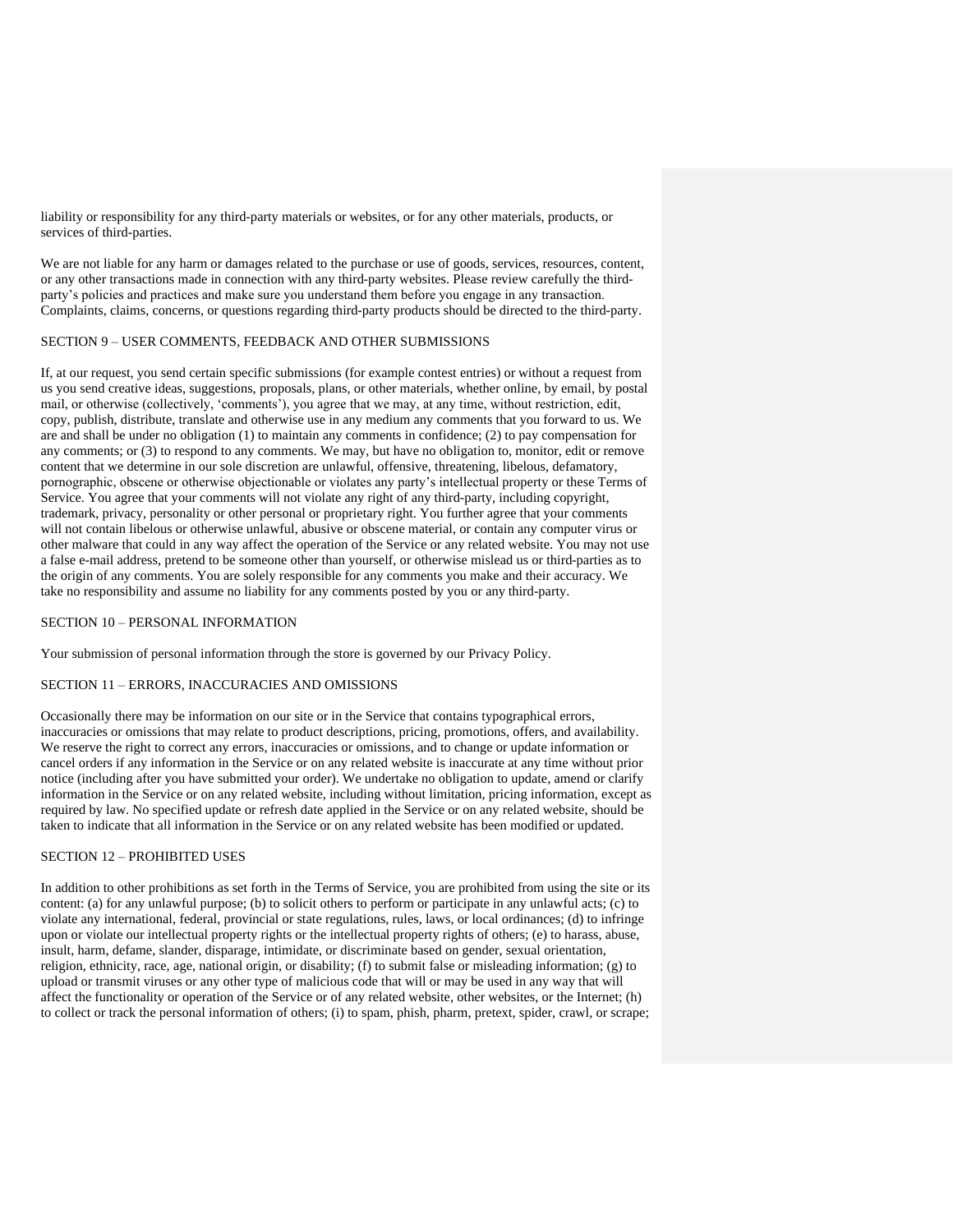(j) for any obscene or immoral purpose; or (k) to interfere with or circumvent the security features of the Service or any related website, other websites, or the Internet. We reserve the right to terminate your use of the Service or any related website for violating any of the prohibited uses.

#### SECTION 13 – DISCLAIMER OF WARRANTIES; LIMITATION OF LIABILITY

We do not guarantee, represent or warrant that your use of our service will be uninterrupted, timely, secure or error-free. We do not warrant that the results that may be obtained from the use of the service will be accurate or reliable. You agree that from time to time we may remove the service for indefinite periods of time or cancel the service at any time, without notice to you. You expressly agree that your use of, or inability to use, the service is at your sole risk. The service and all services delivered to you through the service are (except as expressly stated by us) provided 'as is' and 'as available' for your use, without any representation, warranties or conditions of any kind, either express or implied, including all implied warranties or conditions of merchantability, merchantable quality, fitness for a particular purpose, durability, title, and non-infringement.

In no case shall 1 C Barn.com, our directors, officers, employees, affiliates, agents, contractors, interns, suppliers, service providers or licensors be liable for any injury, loss, claim, or any direct, indirect, incidental, punitive, special, or consequential damages of any kind, including, without limitation lost profits, lost revenue, lost savings, loss of data, replacement costs, or any similar damages, whether based in contract, tort (including negligence), strict liability or otherwise, arising from your use of any of the service or any products procured using the service, or for any other claim related in any way to your use of the service or any product, including, but not limited to, any errors or omissions in any content, or any loss or damage of any kind incurred as a result of the use of the service or any content (or product) posted, transmitted, or otherwise made available via the service, even if advised of their possibility. Because some states or jurisdictions do not allow the exclusion or the limitation of liability for consequential or incidental damages, in such states or jurisdictions, our liability shall be limited to the maximum extent permitted by law.

#### SECTION 14 – INDEMNIFICATION

You agree to indemnify, defend and hold harmless 1 C Barn.com and our parent, subsidiaries, affiliates, partners, officers, directors, agents, contractors, licensors, service providers, subcontractors, suppliers, interns and employees, harmless from any claim or demand, including reasonable attorneys' fees, made by any thirdparty due to or arising out of your breach of these Terms of Service or the documents they incorporate by reference, or your violation of any law or the rights of a third-party.

#### SECTION 15 – SEVERABILITY

In the event that any provision of these Terms of Service is determined to be unlawful, void or unenforceable, such provision shall nonetheless be enforceable to the fullest extent permitted by applicable law, and the unenforceable portion shall be deemed to be severed from these Terms of Service, such determination shall not affect the validity and enforceability of any other remaining provisions.

#### SECTION 16 – TERMINATION

The obligations and liabilities of the parties incurred prior to the termination date shall survive the termination of this agreement for all purposes. These Terms of Service are effective unless and until terminated by either you or us. You may terminate these Terms of Service at any time by notifying us that you no longer wish to use our Services, or when you cease using our site.

If in our sole judgment you fail, or we suspect that you have failed, to comply with any term or provision of these Terms of Service, we also may terminate this agreement at any time without notice and you will remain liable for all amounts due up to and including the date of termination; and/or accordingly may deny you access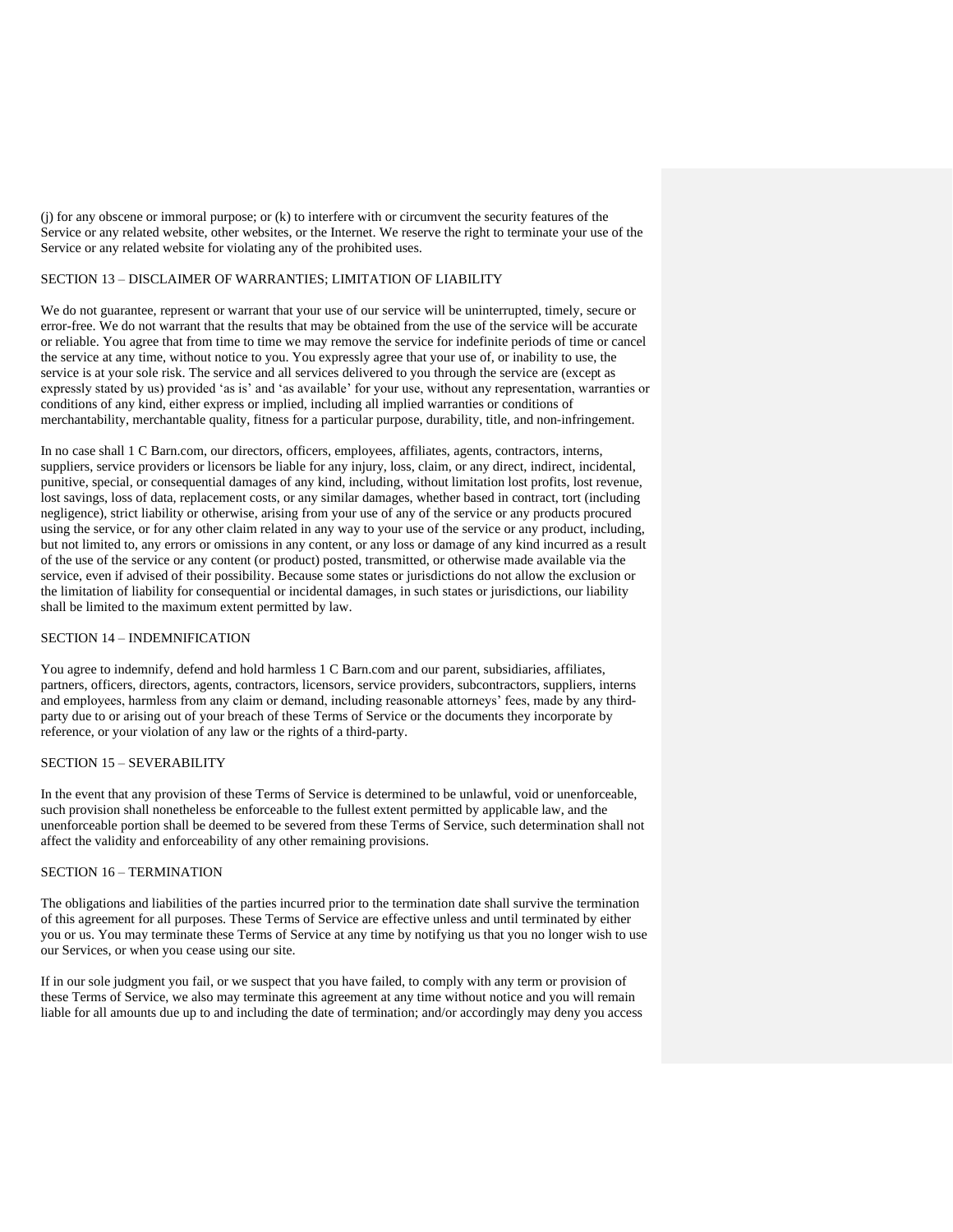to our Services (or any part thereof).

#### SECTION 17 – ENTIRE AGREEMENT

The failure of us to exercise or enforce any right or provision of these Terms of Service shall not constitute a waiver of such right or provision. These Terms of Service and any policies or operating rules posted by us on this site or in respect to The Service constitutes the entire agreement and understanding between you and us and govern your use of the Service, superseding any prior or contemporaneous agreements, communications and proposals, whether oral or written, between you and us (including, but not limited to, any prior versions of the Terms of Service). Any ambiguities in the interpretation of these Terms of Service shall not be construed against the drafting party.

#### SECTION 18 – GOVERNING LAW

These Terms of Service and any separate agreements whereby we provide you Services shall be governed by and construed in accordance with the laws of Colorado, United States.

#### SECTION 19 – CHANGES TO TERMS OF SERVICE

You can review the most current version of the Terms of Service at any time at this page. We reserve the right, at our sole discretion, to update, change or replace any part of these Terms of Service by posting updates and changes to our website. It is your responsibility to check our website periodically for changes. Your continued use of or access to our website or the Service following the posting of any changes to these Terms of Service constitutes acceptance of those changes.

#### SECTION 20 – CONTACT INFORMATION

Questions about the Terms of Service should be sent to us using our contact form on this website.

# Privacy Policy

Your privacy is critically important to us. At 1 C Barn.com; we have a few fundamental principles.

\* We don't ask you for personal information unless we truly need it.

\* We don't share your personal information with anyone except to comply with the law, develop our products, or protect our rights.

\*We don't store personal information on our servers unless required for the on-going operation of one of our services.

\* In our blogging products, we aim to make it as simple as possible for you to control what's visible to the public, seen by search engines, kept private, and permanently deleted.

# Website Visitors

Like most website operators, 1C Barn.com collects non-personally-identifying information of the sort that web browsers and servers typically make available, such as the browser type, language preference, referring site, and the date and time of each visitor request. 1 C Barn.com's purpose in collecting non-personally identifying information is to better understand how visitors use their website. From time to time, we may release nonpersonally-identifying information in the aggregate, e.g., by publishing a report on trends in the usage of its website.

1 C Barn.com also collects potentially personally-identifying information like Internet Protocol (IP) addresses for logged in users and for users leaving comments on WordPress.com blogs. We only discloses logged in user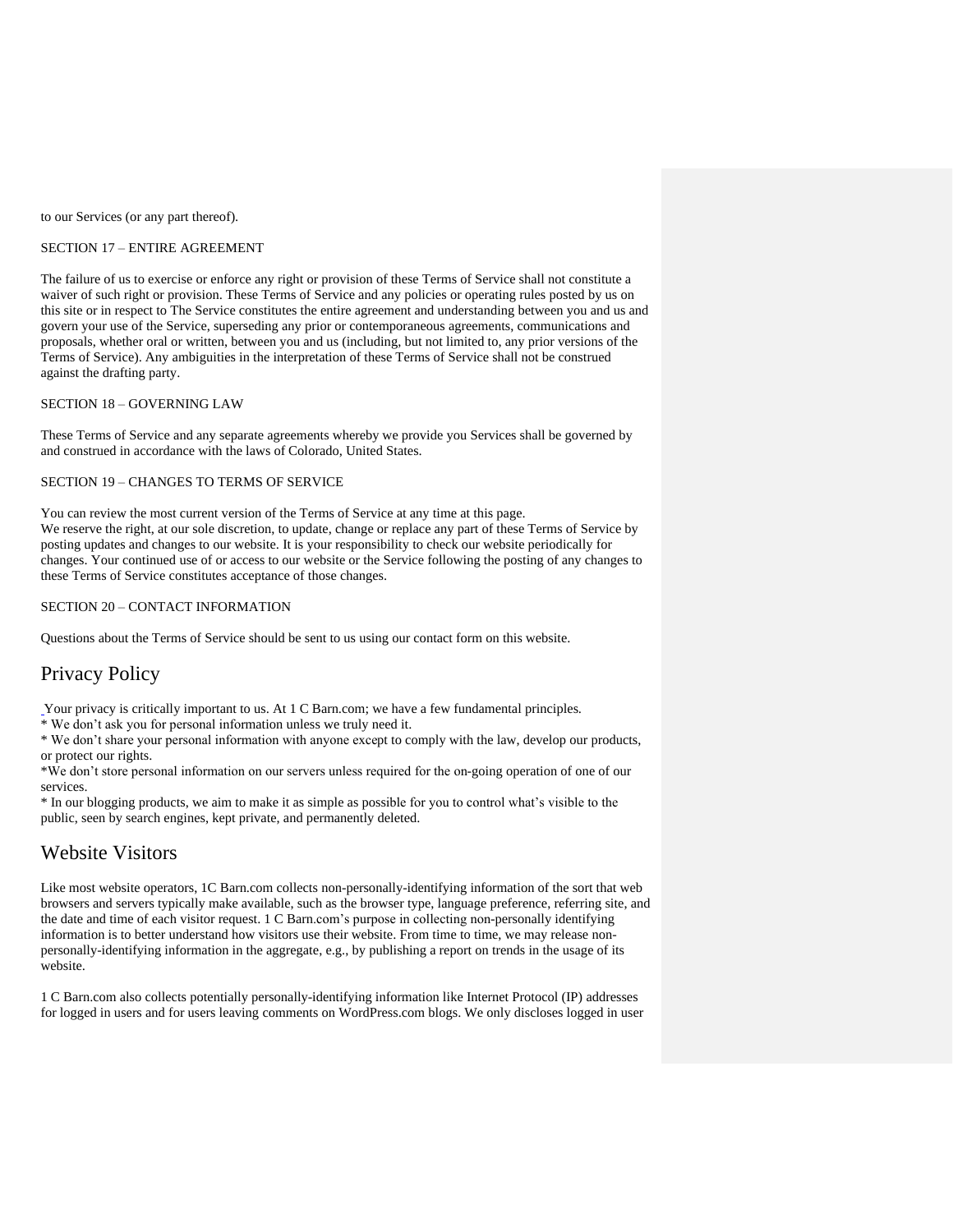and commenter IP addresses under the same circumstances that it uses and discloses personally-identifying information as described below, except that blog commenter IP addresses and email addresses are visible and disclosed to the administrators of the blog where the comment was left.

# Gathering of Personally-Identifying Information & Aggregated Statistics

Certain visitors to 1 C Barn.com's websites choose to interact with us in ways that require us to gather personally-identifying information. The amount and type of information that we gather depends on the nature of the interaction. In each case, we collects such information only insofar as is necessary or appropriate to fulfill the purpose of the visitor's interaction with 1 C Barn.com. We do not disclose personally-identifying information other than as described below. And visitors can always refuse to supply personally-identifying information, with the caveat that it may prevent them from engaging in certain website-related activities. We may collect statistics about the behavior of visitors to its websites. For instance, we may monitor the most popular blogs on the WordPress.com site or use spam screened services to help identify spam. We may display this information publicly or provide it to others. However, we do not disclose personally-identifying information other than as described below.

# Protection of Certain Personally-Identifying Information

1 C Barn.com discloses potentially personally-identifying and personally-identifying information only to those of its employees, contractors and affiliated organizations that (i) need to know that information in order to process it on 1 C Barn.com's behalf or to provide services available at our websites, and (ii) that have agreed not to disclose it to others. Some of those employees, contractors and affiliated organizations may be located outside of your home country; by using 1 C Barn.com's websites, you consent to the transfer of such information to them. 1 C Barn.com will not rent or sell potentially personally-identifying and personallyidentifying information to anyone. Other than to its employees, contractors and affiliated organizations, as described above, 1 C Barn.com discloses potentially personally-identifying and personally-identifying information only in response to a subpoena, court order or other governmental request, or when we believe in good faith that disclosure is reasonably necessary to protect the property or rights of 1 C Barn.com, third parties or the public at large. If you are a registered user of 1 C Barn.com website and have supplied your email address, we may occasionally send you an email to tell you about new features, solicit your feedback, or just keep you up to date with what's going on with 1 C Barn.com and our products. We primarily use our various product blogs to communicate this type of information, so we expect to keep this type of email to a minimum. If you send us a request (for example via a support email or via one of our feedback mechanisms), we reserve the right to publish it in order to help us clarify or respond to your request or to help us support other users. We take all measures reasonably necessary to protect against the unauthorized access, use, alteration or destruction of potentially personally-identifying and personally-identifying information.

# Cookies

A cookie is a string of information that a website stores on a visitor's computer, and that the visitor's browser provides to the website each time the visitor returns. 1 C Barn.com uses cookies to help us identify and track visitors, their usage of our website, and their website access preferences. Visitors who do not wish to have cookies placed on their computers should set their browsers to refuse cookies before using our websites, with the drawback that certain features of 1 C Barn.com's sites may not function properly without the aid of cookies.

# Business Transfers

If 1 C Barn.com, or substantially all of its assets, were acquired, or in the unlikely event that 1 C Barn.com goes out of business or enters bankruptcy, user information would be one of the assets that is transferred or acquired

**Commented [AM1]:**